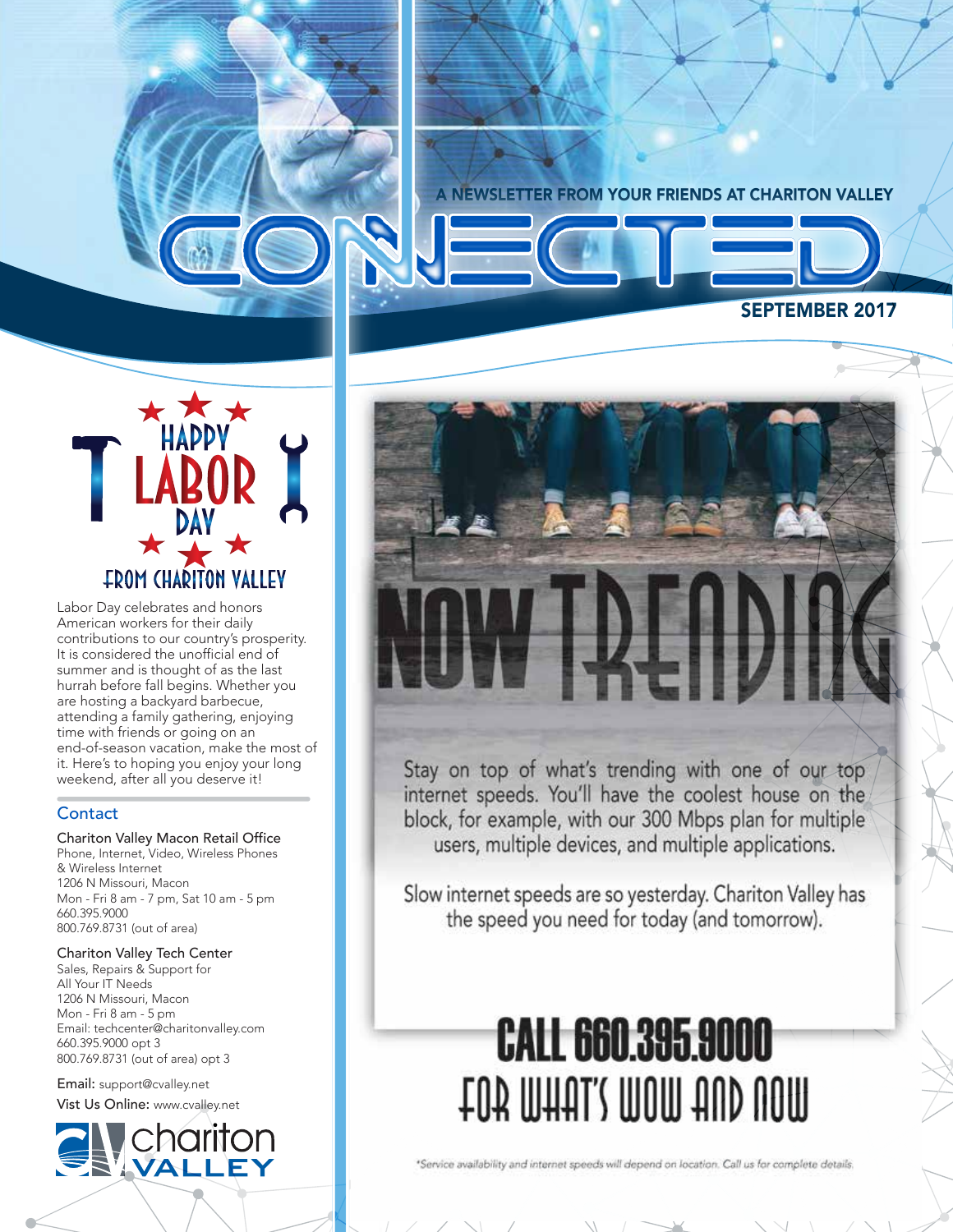### Raise Your Cup to National Coffee Day

Whether you are getting one to go or lingering over your second cup, on September 29th, be sure to observe National Coffee Day! Excitement is brewing about the annual event and many restaurants, coffee shops, and convenience stores offer special deals including free cups of coffee on this day. Don't forget to use **#NationalCoffeeDay** to celebrate on social media!

#### Ah, the perfect cup of java.

According to an expert cupper (a professional coffee taster), there are four components to the perfect cup: aroma, body, acidity and flavor.

To say coffee is a popular beverage is an understatement. Over 400 billion cups of coffee are consumed world-wide each year. In fact, coffee is the 2nd most traded commodity in the world, after oil.

While you're sipping your cup, ponder the history of coffee. As legend has it, an Ethiopian farmer discovered his goats frolicking from one coffee shrub to another. He realized the coffee berries had a stimulating effect and he began to experiment with the seeds. Years later, brewed coffee emerged in Arabia and the popularity of coffee grew at an exponential rate. So, it's safe to say that coffee could have been discovered by a goat!

By the way, if your Internet speeds could use some perking up, call Chariton Valley at 660.395.9000 and ask about upgrading to a faster plan.



## 5 Vintage Tech Gadgets That We No Longer Use



With ever-changing advancements in technology, gadgets from not too long ago have become obsolete. Back in the day, you were "hip" or "cool" if you had any of these devices, but now if you were seen with one, you might get a few raised eyebrows. For many of us, they create a sense of nostalgia. For others, primarily the younger generation, some of these technologies are unrecognizable.

Now, the functionality of these gadgets lives in smartphones. Oh how times have changed.

- 1. Pager Used from the 70s to the 90s, pagers, also known as beepers, were small devices that received text messages. Eventually, they were replaced with mobile phones.
- 2. Walkman This very popular gadget made it possible for listening to music while on the move. It was introduced in 1979 and remained a have-to-have device until the 90s when the Discman finally became prevalent.
- 3. **Boom Box** This portable music gadget allowed users to either listen to the latest hits on the radio or their own cassettes. It inundated the market in the 80s but was introduced in the 1970s. The boom box eventually lost popularity largely due to its bulky size, the amount of batteries it used and, of course, the advancements in other musical devices.
- 4. Analog Phone Before the days of push button phones, we had rotary dial models. The first patent was issued in 1876 to Alexander Graham Bell, and these phones were widely used for decades. Today, smartphones can make those important calls and surf the world wide web too.
- 5. Film camera Before digital cameras or smartphones, film cameras were a staple in most homes. The practice of taking photos was entirely different with these devices. Photographers had to really consider the photo being taken as there were only 36 pictures per roll of film. And, let's not forget about sending the photos off for develop ment just to find out most were out of focus.

So, did you walk home from school with a Walkman blaring in your ears? Did you take vacation photos with your film camera to later discover your sister, who should've been in the photo, was now just a blur? How about a boom box? Did you have one, and did it make you feel "cool"?

If you still have some outdated gadgets and want to upgrade to an all-inclusive smartphone, contact Chariton Valley. We are here to help you make the most of technology!

"KEEPING YOU CONNECTEI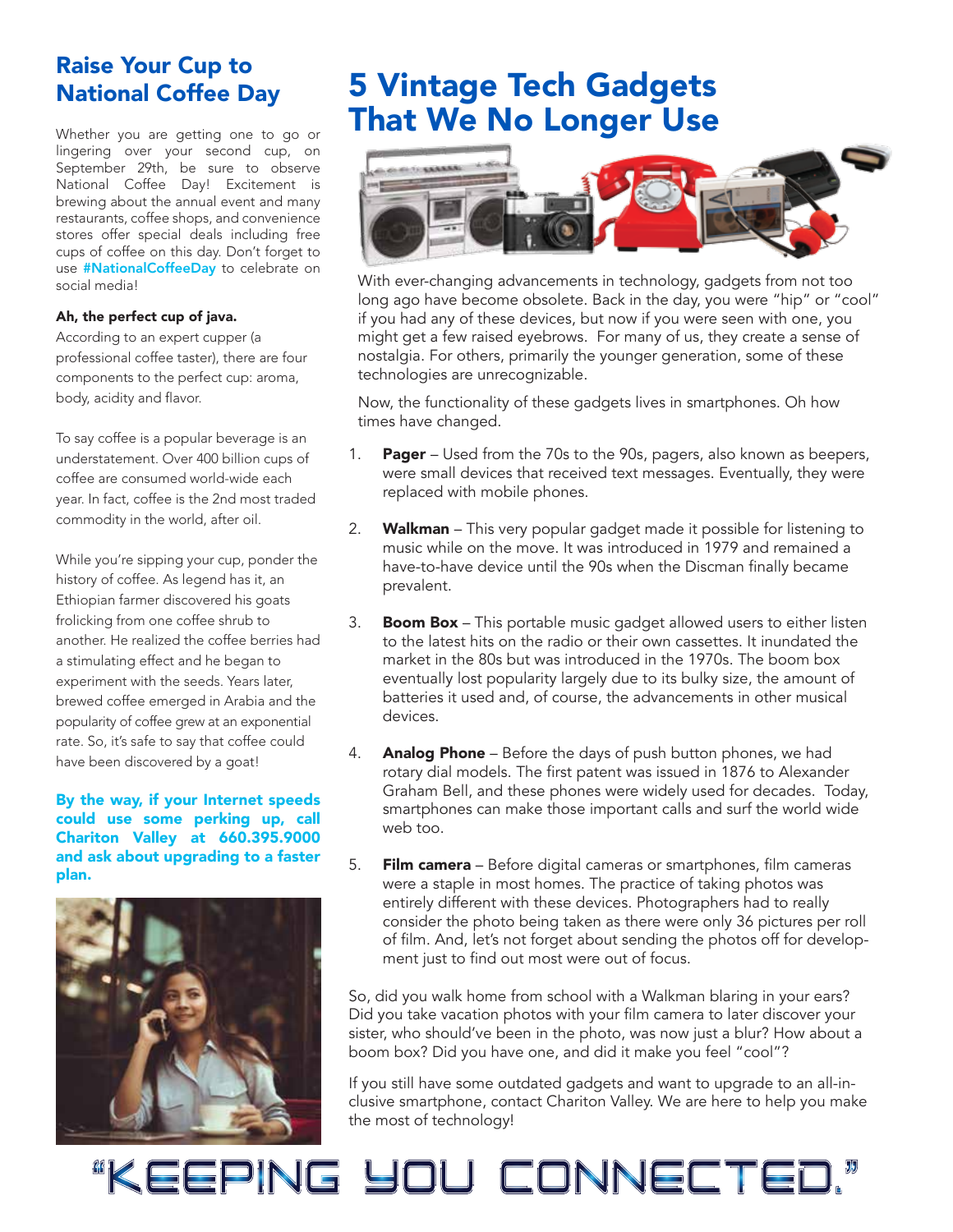# construction zone

Welcome to the "Construction Zone," your destination for updates on the progress of Chariton Valley Fiber-to-the-Home construction projects.

### Project: Brookfield

*Update: Chariton Valley is excited to expand our state-of-the-art fiber to Brookfield. To learn more about how to support this project and to sign up for service, visit cvfiber.cvalley.net.*

### Project: Highway BB

*Update: The Board of Directors approved a fiber extension for Macon. This project has the potential to pass 61 homes in Southwestern part of Macon. CV will commit to bringing fiber in the area if support reaches the "zone" goal. The more backers in the zone, the more likely we are to bring fiber to your home. To learn more about this project visit, cvfiber.cvalley.net.* 

#### Project: Highway DD

*Update: Project is underway. Plans call for installations to begin in September.*



## Student Planner Apps

With several assignments and exams, not to mention extracurricular activities, students are often overwhelmed and have a difficult time keeping track of their daily tasks. Key to any student's success is organization, and student planner apps help them do just that. Timetable and My Class Schedule for Android phones and **Class Timetable** for IOS are three popular paper saving apps that keep students on schedule. Many of the student planner apps available will also send alerts as reminders.

Be sure to check out the many apps that can keep you and your student more organized. It just makes life a bit easier!









EVERY TOUCHDOWN FROM EVERY GAME **SLINDAY AFTERNOONS** 





*chariton valley • 660.395.9000 • www.cvalley.net*